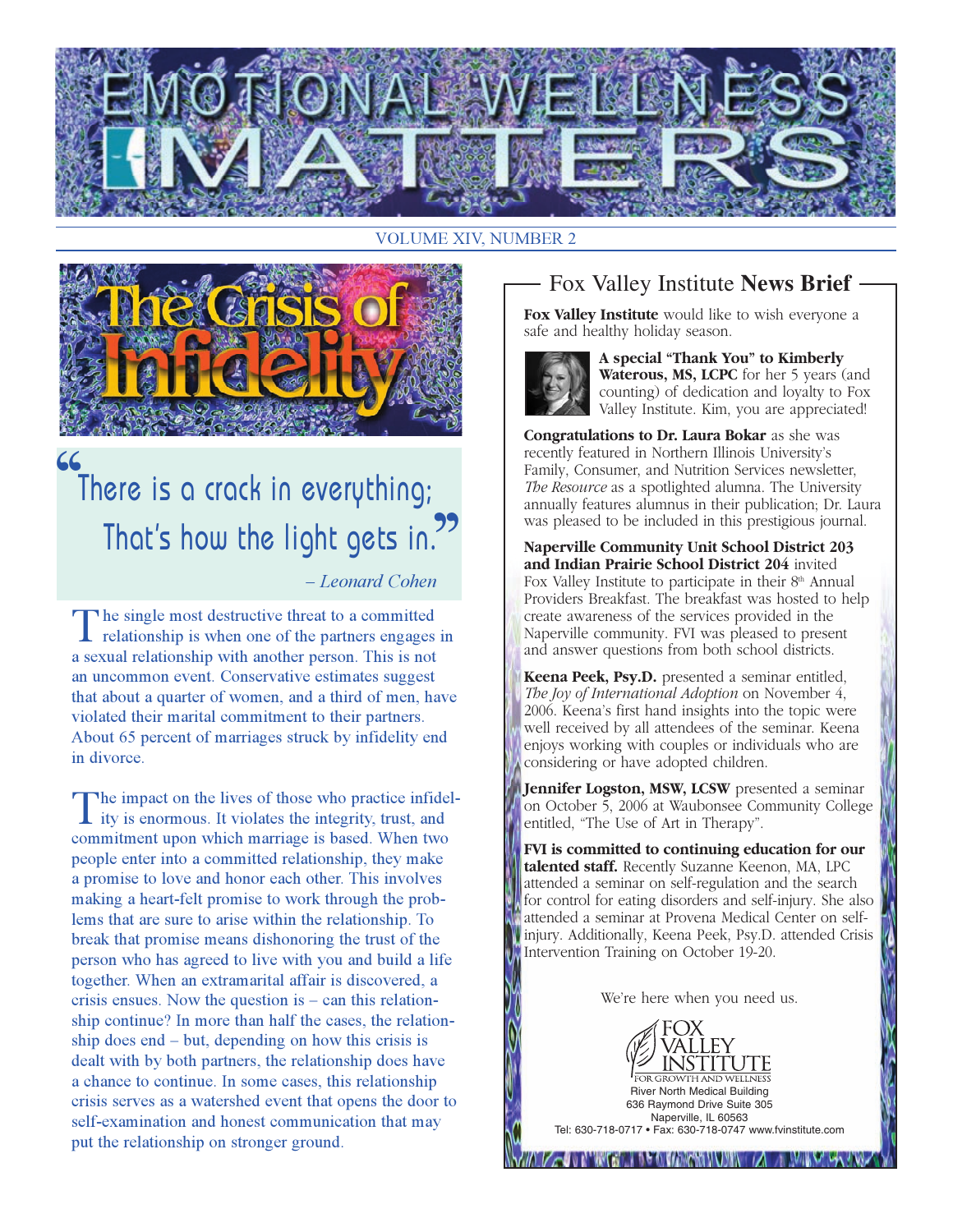**Example 12** hether infidelity leads to the negative outcome of the dissolution of the relationship or, at the other extreme, a more positive outcome with a stronger commitment and better communication depends on many factors. One important variable is whether the partner who is unfaithful came from a family with infidelity. People with parents who were unfaithful are at higher risk for infidelity within their own relationships – although this is certainly not always the case, and many people from these families are determined never to repeat their parent's mistake. Yet we learn many things in our families of origin, and one of those is to copy the behavior of our parents – and sometimes to act out our unresolved issues.

nother factor that may determine whether a rela-A tionship can survive infidelity is the nature of the affair. Some affairs lack any emotional commitment, while others involve a deeper level of intimacy and connection than is found within the primary relationship. While a marriage or relationship may survive the former, as long as the underlying issues are brought out into the open and worked through, the latter type is not as hopeful. The couple would have to put in a great deal of work to save this relationship.

*he serial affair*, for example, involves many onenight stands or a series of affairs. This type of affair lacks emotional commitment and intimacy, and the motive is often sexual excitement. These affairs usually occur out of town or away from areas where friends might find out about them. A sex addiction might be present in serial affairs. Although a person who engages in serial affairs is not interested in establishing an emotional investment with his or her partners, there is also a lack of attention paid to the vow of fidelity within the primary relationship  $-$  and this is a serious issue that must be addressed if the relationship is to continue.

The more formidable threat to a primary relation-<br>ship is the *romantic long-term affair*. In this case, there is an emotional commitment to an outside partner, and some of these affairs can last for several years. If the primary relationship is to have any chance of surviving, the affair should come to an end. If the affair were to continue, the straying partner would likely not have the emotional energy or motivation to repair the damage done to the main relationship. Some partners, however, allow the affair to go on and pretend not to know about it because they don't want to end their primary relationship – but the price they pay is a high one.

# **Tupes of Affairs**

There are many types of affairs, and couples should consider this information before making a decision to dissolve a marriage or other committed relationship.

#### Life Transitions

Relationships go through stages involving loss and then gain – and each of these transitions is accompanied by anxiety. The birth of a child, career demands, middle age, and retirement are typical life transitions that have an impact on each partner and on the relationship itself. When we enter into a committed relationship, we bring with us various idealized images of what our lives will be like and how we will relate with our partner. When these ideals are disrupted by a life transition, we experience anxiety – and sometimes one of the partners will handle the anxiety by finding a different partner, just so the ideal can be maintained. Rather than facing the anxiety, making the adjustment to the life transition, and giving up old ideals in order to make room for the new realities, a person may find a new love interest, all in a futile attempt to avoid making necessary changes.

#### Unrealistic Expectations

Our parents' marriage serves as our role model for what we expect to find, or to avoid, in our own marriage. Our partners, similarly, bring their own set of expectations into the marriage – and often the two different expectations come into conflict. This conflict may not be apparent initially, but over time it becomes a major focus of the relationship. It is at this point that we may try to change the behavior of our partner so that it conforms to our own expectations. Trying to change our partner's way of living, of course, is wrongheaded and usually only brings more conflict into the relationship. The better option is to examine our own expectations and to make adjustments in our own behavior. But this may be difficult – and some people opt to go outside of the relationship in order to find someone who meets their own expectations.

# The Cry for Help

Some people have no intention of leaving their relationship, but they find themselves blocked in dealing with an unbearable aspect of the relationship. They may feel that they have exhausted all other options in trying to correct the problem, and they finally play their strongest card, which is to have an affair, and

This newsletter is intended to offer general information only and recognizes that individual issues may differ from these broad guidelines. Personal issues should be addressed within a therapeutic context with a professional familiar with the details of the problems. ©2006 Simmonds Publications: 5580 La Jolla Blvd., #306, La Jolla, CA 92037 Website  $\sim$  www.emotionalwellness.com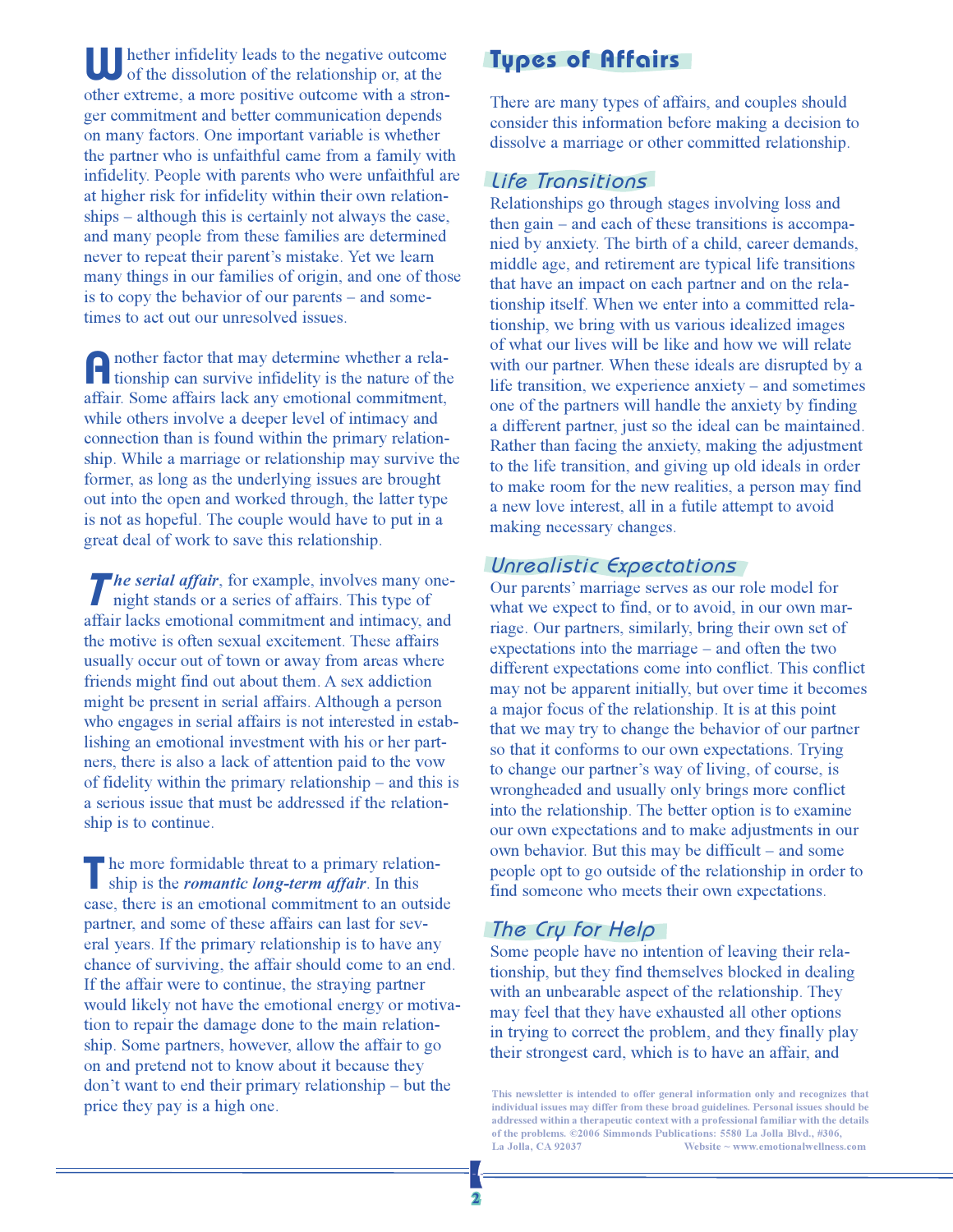then let their partner know about the affair  $-$  as if to say, "See, I've been trying to tell you all along how much I hurt. Now do you hear me?" Rather than place the relationship in jeopardy through the acting out of frustrations, the better option is to work with a professional therapist to learn how to deal with frustration in a more productive way.

#### Breakdown in Communication

During the course of a relationship there are often times when the two partners stop communicating with the depth and intensity that characterized their earlier years. This could be because one partner feels that he or she has outgrown the other in terms of social activities, career advancement, emotional growth, or intellectual pursuits. Or it could be because one of the partners is geographically removed, ill, or otherwise unavailable. Or there might be a sexual dysfunction, which could be due to a physical problem or lack of communication. Rather than working on ways to enhance communication or correct the problem, one of the partners may turn outside the relationship to find another partner.

#### The Exit Strategy

Some people have made a decision to leave their relationship and having an affair is their strategy for making the break. They have an affair in order to make their partner angry enough to initiate the breakup. Or some may see the affair as a way of getting into therapy so that the therapist can ease the transition into the dissolution of the relationship. And some may have an affair so that they have a source of support from their new partner as they go through the leave-taking.

ship or to salvage it, your therapist will help you to go through the stages of the decision-making process in a supportive and confidential way. Many of us have no experience in how to rebuild our lives after devastation occurs, and therapeutic support is an invaluable part of the process.

then to make a decision about whether we feel we can remain in the relationship or not. We need to examine our partner's motive for engaging in infidelity. We need to see how the affair is going to affect the relationship in the future, and whether we can live with that. We need to decide whether communication can be enhanced, or not, in the event that we decide to repair the problems. We need to examine both the positive and negative aspects of a divorce (in general, divorce is a profoundly painful experience for most people, including children).

 $\blacksquare$  onsider the following – If you are mature enough  $\blacksquare$  to love, you should be mature enough to live up to the demands of your commitment to your partner. Life is never perfect. "The most valuable, most enduring lesson we can learn ... is about facing our past with gratitude and our future with confidence, even as we carry with us the memories of dreams that never come true. There are other, more attainable dreams waiting for us." (Rabbi Harold S. Kushner, in **Overcoming Life's Disappointments**, 2006)

# **Life After the Affair**

**C** lthough many marriages are<br>unable to survive infidelity, some do – and many of the surviving marriages emerge stronger after the crisis of infidelity.

The first course of action when you learn about your partner's infidelity is to find a professional therapist who can be with you as you try to cope with the emotional turmoil that accompanies this crisis. You will need to make rational decisions in a tumultuous time, and, depending on whether your decision is to end the relationWhen the night has been too lonely And the road has been too long And you think that love is only For the lucky and the strong Just remember in the winter Beneath the bitter snows Lies the seed, that with the sun's love In the spring, becomes the rose.

- Bette Midler, from "The Rose"